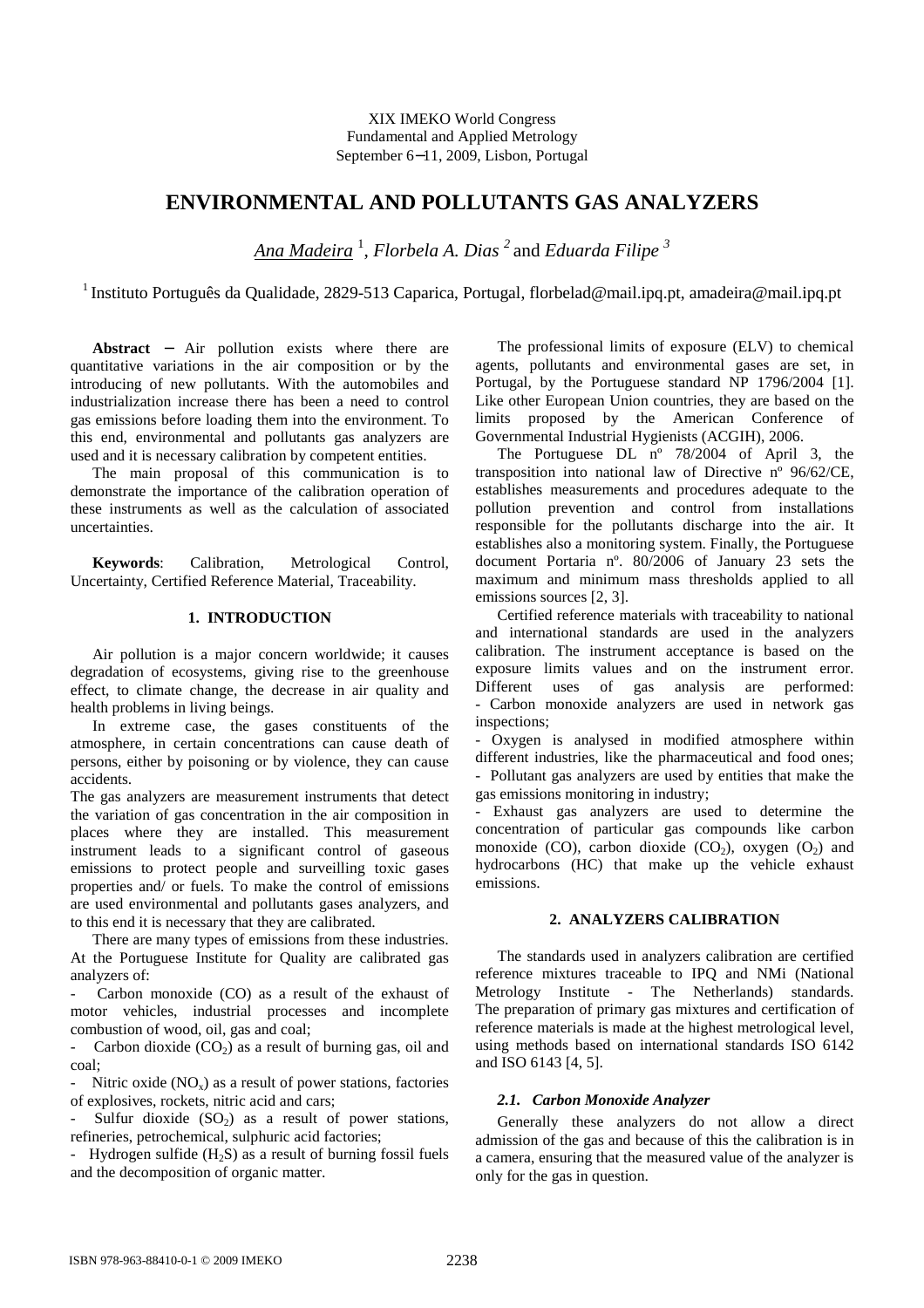The calibration begins by the choice of the standards. Once the limit is 50 ppm, the calibration is done with three certified reference material concentrations, a lower concentration and a higher than 50 ppm.

The calibration method is based on the use of these mixtures, with an adequate flow, in ascending order and are registered the values of measurement when they are stable. According to the metrological criterion established by the Amount of Substance Laboratory for carbon monoxide analyzers, is issued a calibration certificate when the measuring instruments have an measurement error less than 5 ppm for low and medium concentration, or a relative error less than or equal to 8 % for high concentration. If the criterion is not accomplished, an adjustment is made to the sensor with the prior consent of the client and after the calibration method is done [6, 7].

In Table 1 are indicated the results of calibration of carbon monoxide analyzer.

Table 1. Results for the calibration of carbon monoxide analyzer in ppm, before and after adjustment.

| Adjustment    | True<br>Value<br>(ppm) | Instrument<br>Indication<br>Average<br>(ppm) | Expanded<br>Uncertainty<br>$(\pm)$ | Measurement<br>Error<br>(ppm) |
|---------------|------------------------|----------------------------------------------|------------------------------------|-------------------------------|
| <b>Before</b> | 25,3                   | 19                                           | 1 $(k=2,00)$                       | -6                            |
|               | 51,1                   | 41                                           | $1 (k=2,00)$                       | $-10$                         |
| Adjustment    | 75,6                   | 63                                           | 1 $(k=2,00)$                       | $-13$                         |
| After         | 25,3                   | 23                                           | 1 $(k=2,00)$                       | $-2$                          |
|               | 51,1                   | 51                                           | $1 (k=2,00)$                       |                               |
| Adjustment    | 75,6                   | 76                                           | $1 (k=2,00)$                       |                               |

Table 1 shows that the metrological criterion was not accomplished, so it was necessary to make an adjustment to the sensor.



Fig. 1. Results of the calibration of the carbon monoxide analyzer, before and after adjustment.

In Fig. 1 are represented the calibration results of the carbon monoxide analyzer.

The measurement error is the difference between the average of indication measuring instrument and the true value.

#### *2.2. Pollutants Gas Analyzers*

For this type of analysis the calibration is done with five certified reference mixtures to cover the work range. The calibration procedure is based on the use of these five mixtures, with an adequate flow, in ascending order and are registered the values of measurement when they are stable.

According to the metrological criterion established by the amount of substance laboratory for pollutants gas analyzers is issued a calibration certificate for the case of the relative error is less than or equal to 10 %. Similarly if the criterion is not accomplished an adjustment is made to the sensor with the prior consent of the client [6, 7].

In Table 2 are recorded the results of calibration of pollutants gas analyzers.

Table 2. Results for the calibration of pollutants gas analyzer for CO, NO,  $NO_2$ ,  $SO_2$  sensors in ppm and  $O_2$  in %.

| Gas                      | True Value | Instrument<br>Indication<br>Average | Expanded<br>Uncertainty<br>$(\pm)$ | Measurement<br>Error |
|--------------------------|------------|-------------------------------------|------------------------------------|----------------------|
|                          | 100,3      | 101                                 | $(k=2,00)$<br>1                    | $\mathbf{1}$         |
| CO<br>(ppm)              | 487        | 489                                 | $\overline{4}$<br>$(k=2,02)$       | $\overline{2}$       |
|                          | 739        | 735                                 | 5<br>$(k=2,00)$                    | $-4$                 |
|                          | 1476       | 1451                                | 10<br>$(k=2,00)$                   | $-25$                |
|                          | 3997       | 3781                                | 36<br>$(k=2,14)$                   | $-216$               |
| O <sub>2</sub><br>$(\%)$ | 5,09       | 5,01                                | $0,04$ $(k=2,00)$                  | $-0,08$              |
|                          | 7,98       | 7,86                                | $0,02$ $(k=2,00)$                  | $-0,12$              |
|                          | 10,11      | 10,00                               | $0,04$ $(k=2,00)$                  | $-0,11$              |
|                          | 15,01      | 15,02                               | $0,04$ $(k=2,00)$                  | 0,01                 |
|                          | 20,88      | 21,15                               | $0,06$ $(k=2,00)$                  | 0,27                 |
| N <sub>O</sub><br>(ppm)  | 47,0       | 47                                  | $\overline{c}$<br>$(k=2,00)$       | $\theta$             |
|                          | 249        | 247                                 | $\overline{c}$<br>$(k=2,00)$       | $-2$                 |
|                          | 400        | 396                                 | $\overline{c}$<br>$(k=2,00)$       | $-4$                 |
|                          | 753        | 751                                 | $\overline{4}$<br>$(k=2,00)$       | $-2$                 |
|                          | 1019       | 1016                                | 6<br>$(k=2,00)$                    | $-3$                 |
| NO <sub>2</sub><br>(ppm) | 100        | 106,0                               | 3,4<br>$(k=2,02)$                  | 6                    |
|                          | 200        | 206,3                               | 5,5<br>$(k=2,00)$                  | 6,8                  |
|                          | 300        | 316,7                               | 5,8<br>$(k=2,00)$                  | 17,1                 |
|                          | 400        | 430,7                               | 9,3<br>$(k=2,00)$                  | 30,3                 |
|                          | 500        | 528,0                               | 9,4<br>$(k=2,00)$                  | 28                   |
|                          | 23,1       | 14                                  | 1<br>$(k=2,00)$                    | $-9$                 |
| SO <sub>2</sub><br>(ppm) | 47,9       | 40                                  | $(k=2,00)$<br>1                    | $-8$                 |
|                          | 182        | 163                                 | $\overline{c}$<br>$(k=2,00)$       | $-19$                |

Table 2 shows that the analyzer has a relative error below 10 % for the CO,  $O_2$ , NO and NO<sub>2</sub> sensors and a relative error more than 10 % for the  $SO_2$  sensor. In this case is necessary to make an adjustment to the  $SO<sub>2</sub>$  sensor. The results after adjustment are presented in Table 3 and are represented in Fig.2.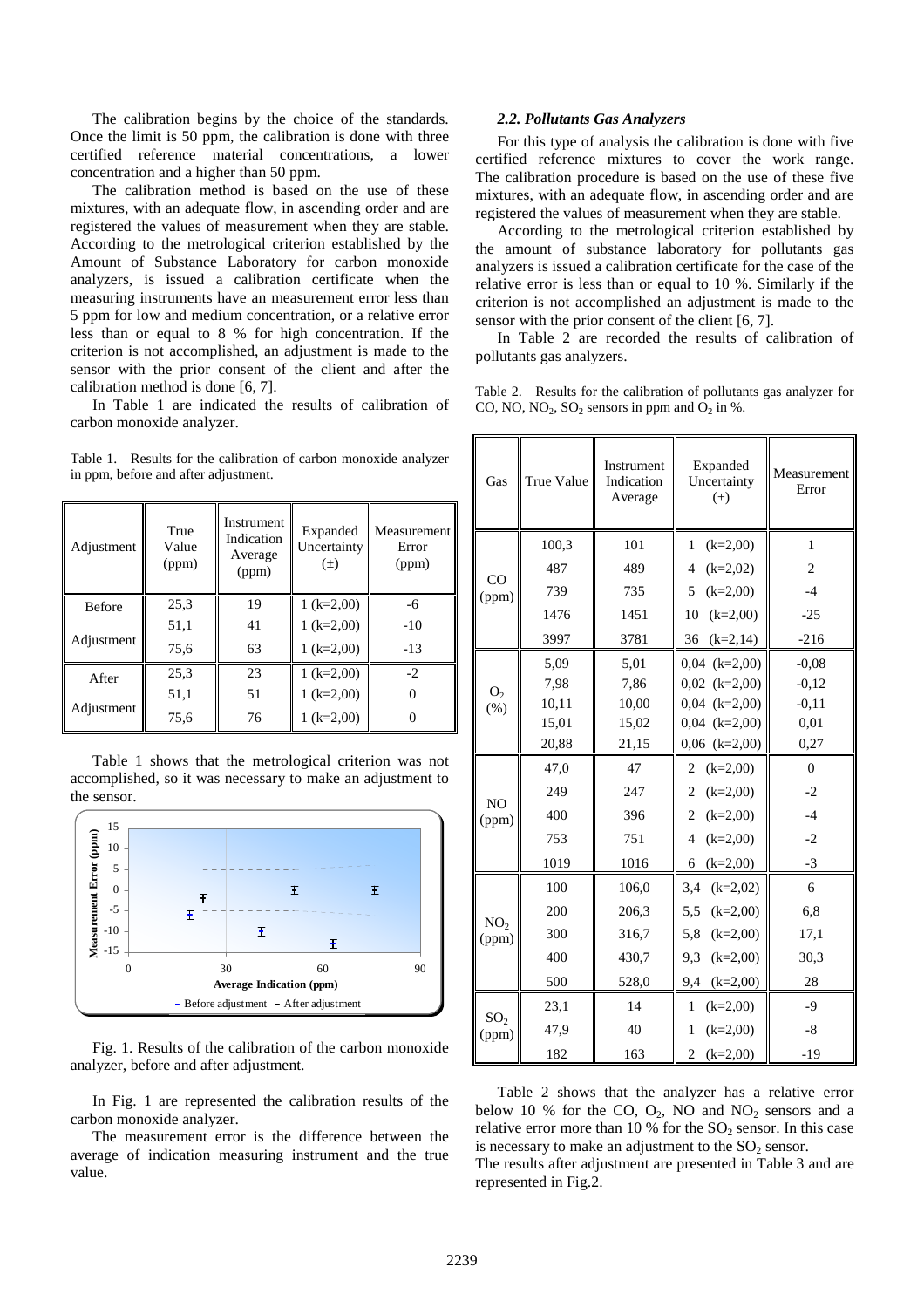Table 3. Results in ppm after adjustment for the calibration of the  $SO_2$  sensor.

| True Value<br>(ppm) | Instrument<br>Indication<br>Average<br>(ppm) | Expanded<br>Uncertainty<br>$(\pm)$ | Measurement<br>Error<br>(ppm) |
|---------------------|----------------------------------------------|------------------------------------|-------------------------------|
| 23,1                | 23                                           | $(k=2,00)$                         |                               |
| 47,9                | 48                                           | 2 $(k=2,00)$                       |                               |
| 182                 | 181                                          | 2 $(k=2,00)$                       | -1                            |
| 320                 | 320                                          | $(k=2,00)$<br>3                    |                               |
| 457                 | 458                                          | $(k=2,00)$                         |                               |



Fig. 2. Results of the calibration of the  $SO_2$  sensor, before and after adjustment.

# *2.3. Exhaust Gas Analyzers*

These analyzers are submitted to a series of metrological control operations (pattern approval, initial verification, subsequent verification, extraordinary verification).

Certified reference mixtures  $(CO + CO<sub>2</sub> + O<sub>2</sub> + HC$  in nitrogen), according to ISO 3930 (OIML R99) are used in metrological control for exhaust gas analyzers. They also satisfy the requirements in Portuguese document Portaria n. º 20/2007 of October 5 [8].

The pattern approval is the acceptance of a specific brand and model of the measuring instrument. This operation of metrological control is valid for a period of 10 years, unless otherwise specified in the order of Daily Republic.

 The initial verification is done when an instrument is new and seeks to determine its compliance with the model approved in advance and is made in accordance with a set of tests referenced in the Recommendation of OIML R99 (ISO 3930) [9].

These tests are the determination of the calibration curve using three mixtures corresponding to the low, medium and high concentration, in carrying out a leakage test and a test of waste HC.

The subsequent verification is valid for a year and aims to see if the measuring instruments maintains metrological quality within the tolerances set by the maximum allowable OIML R99 [9].

The instruments are sealed, at then end of the verification, in accordance with the Order of the Daily Republic of pattern model and deliver up a verification certificate.

The instruments are approved when the errors observed for each reading is within the maximum permissible errors (EMA) set in OIML R99 for the initial verification, these are indicated in Table 4:

Class Type of  $CO(%)$  $CO<sub>2</sub>(\%)$  HC (ppm) Class I  $\Delta$ bsolute  $\pm 0.06 \%$   $\pm 0.5 \%$   $\pm 12$  ppm Relative  $\|\pm 5\% \|\pm 5\% \|\pm 5\%$ Class II  $\Delta$ bsolute  $\pm 0.2 \%$   $\pm 1 \%$   $\pm 30$  ppm Relative  $\|\pm 10\% \| \pm 10\% \| \pm 10\%$ 



Fig. 3. Results in the initial verification for Class I where dashed lines represent the maximum permissible errors.

In Fig. 3, as example, are indicated the results of an approval test for an exhaust gas analyzer.

Table 4. Table of EMA according to OIML R99 [9].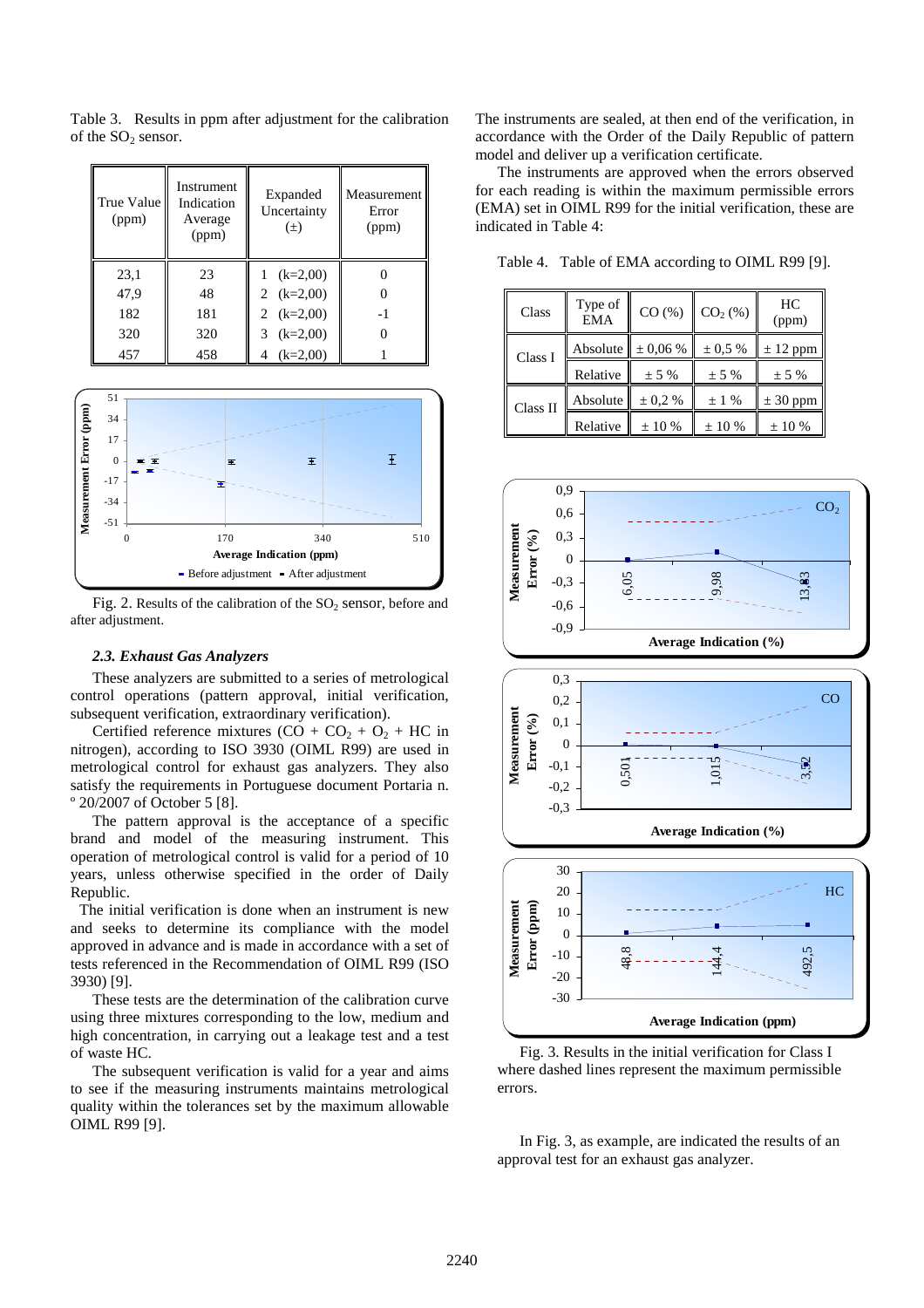## *2.4. Calculation of Uncertainty*

The uncertainties have been calculated in accordance with the "Guide to the expression of uncertainty of measurement in calibration laboratories" [11]. The measurement of uncertainty associated with estimates of the quantities of entry, is evaluated according to the assessment method called the "Type A and Type B". In this case the evaluation of standard uncertainty is Type A, since it can be applied when several independent observations have been made for one of the input quantities of *Xi* under the same conditions of measurement.

It is considered that the input quantities, *Xi* repeatedly measure is the quantity *Q*, which in the calibration of gas analyzers matches to the values of reading the instruments for various gases.

When n observations  $(n>1)$  are statistically independent, the estimate of the quantity  *is given by the arithmetic* mean of the observed values individually,  $q_j$  (where,  $j = 1, \dots$ n), whose expression is:

$$
\bar{q} = \frac{1}{n} \sum_{j=1}^{n} q_j \tag{1}
$$

The experimental variance,  $s^2$  (q) of value  $q_j$  is given by:

$$
s^{2}(q) = \frac{1}{n-1} \sum_{j=1}^{n} (q_{j} - q)^{2}
$$
 (2)

Where the variance square root is the experimental standard deviation, *s* (q).

The uncertainties of measurement that influence the calibration of analyzers results from the combination of three sources of uncertainty: the uncertainty of the standard deviation of measurement, uncertainty of the division and the uncertainty of the reference material.

The uncertainty of the standard deviation of measurement is related to the dispersion of results and is calculated using the following mathematical expression:

$$
u_{disp} = \frac{s(q)}{\sqrt{n}}\tag{3}
$$

Where  $s(q)$  is the standard deviation and  $n$  is the number of readings.

The uncertainty of the division is related to the resolution of the analyzer and is given by:

$$
u_{div} = \frac{\text{Re solution}}{\sqrt{12}} \tag{4}
$$

The uncertainty of the reference material is related to the uncertainty of certified gas mixture and is given by half of the expanded uncertainty of the standard:

$$
u_{\text{padr}} = \frac{U}{2} \tag{5}
$$

The combined uncertainty results from the square root of the sum of the squares of the different types of uncertainties, specifically:

$$
u_c = \sqrt{u_{disp}^2 + u_{div}^2 + u_{padr}^2}
$$
 (6)

The expanded uncertainty, presented in the calibration certificate, is expressed by the combined uncertainty, multiplied by a coverage factor in order to correspond to a confidence interval of approximately 95 % [11]:

$$
U = k \times u_c \tag{7}
$$

The value of k is determined by calculating the degree of freedom number, v<sub>eff</sub>, given bye Welch-Satterthwaite equation:

$$
V_{\text{eff}} = \frac{u_c^4}{\sum_{j=1}^n \frac{u_j^4}{V_j}}
$$
(8)

Where,  $u_j$  is the standard uncertainty related to standard deviation of measurement, equipment resolution and reference material.  $v_j$  are the degrees of freedom associated with uncertainties.

For a given system, the degree of freedom number is dependent on the variations of standard deviation uncertainties, since the reference material and division uncertainty for each measurement is the same. This dependence on variations of standard deviation uncertainties consequently results in different coverage factors.

In the calibration certificate are presented the measurement result and the associated expanded uncertainty, *U*, expressed as  $(q \pm U)$ .

#### **4. CONCLUSIONS**

Analysis of Fig. 1 and 2, for results of carbon monoxide analyzer and pollutants gas analyzers respectively, evidence that the analyzer after the adjustment meets the metrological criterion, for which was issued a calibration certificate.

The results of the exhaust gas analyzers, Fig. 3, show that the analyzer was approved because the averages of the measured values are within the maximum permissible errors.